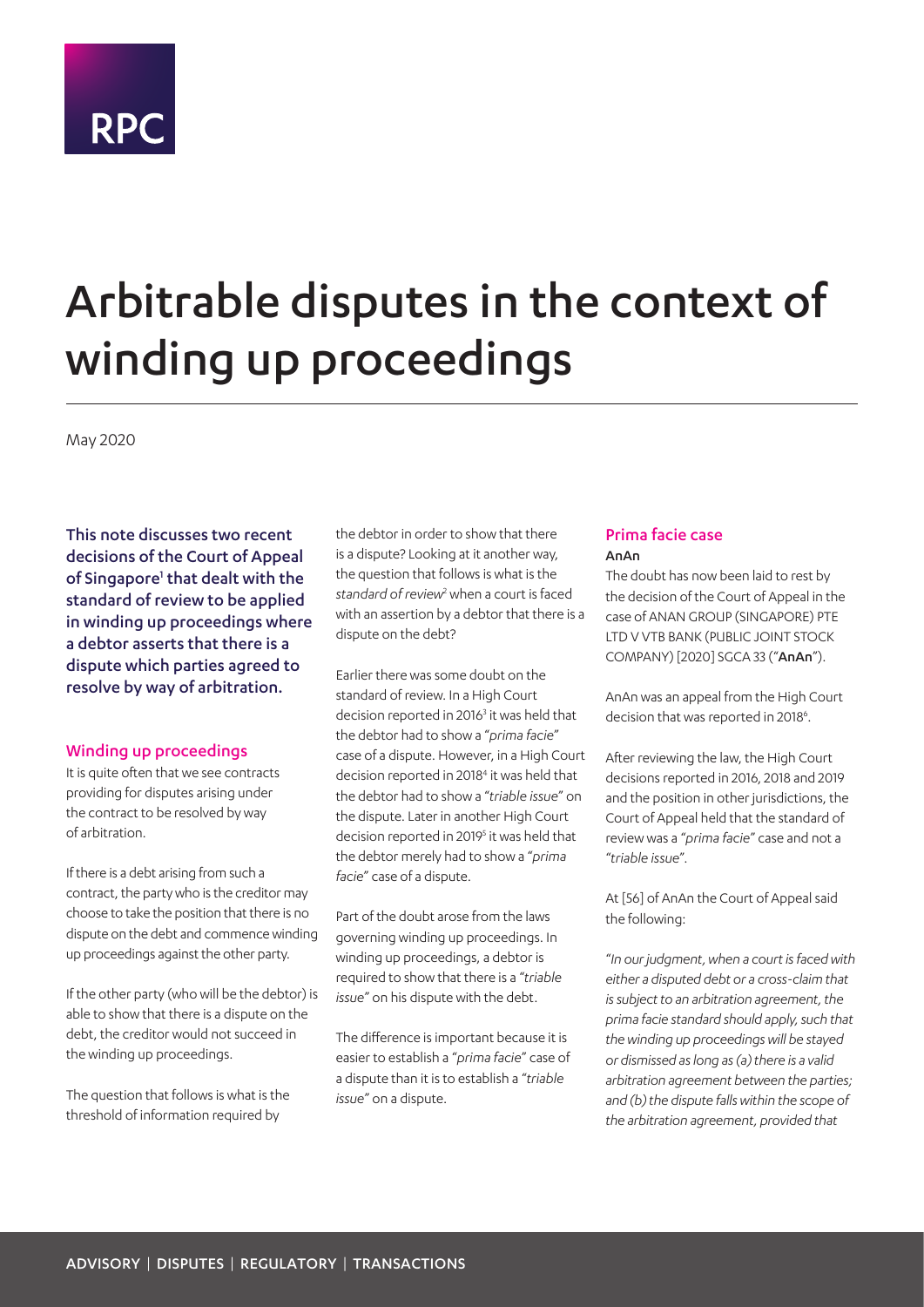*the dispute is not being raised by the debtor in abuse of the court's process.*"

### Facts of AnAn

In AnAn, the Appellant and the Respondent entered into an agreement under which the Appellant would sell and repurchase from the Respondent "global depository receipts". The agreement provided for disputes between parties to be resolved by way of arbitration.

The Respondent asserted that there was a default by the Appellant and sought payment of a termination sum calculated and quantified in accordance with the agreement. The Appellant denied liability on the basis that there was a frustration of the agreement and also denied the quantum of the amount payable.

The Respondent disagreed with the Appellant and commenced winding up proceedings against the Appellant.

#### Decision

At first instance the High Court held that the "*triable issue*" standard of review was the relevant threshold for the Appellant to meet. The High Court also held that the Appellant did not meet this requirement and accordingly made a winding up order against the Appellant.

On appeal to the Court of Appeal the decision was reversed. The Court of Appeal held that the standard of review was a "*prima facie*" case and not a "*triable issue*" on a dispute. The Court of Appeal also held that the Appellant did meet this standard and dismissed the Respondent's winding up application.

#### Rationale

The rationale for the decision by the Court of Appeal was that there should be coherence with the "party autonomy" principle in the field of arbitration and stay applications made on the basis of an agreement to refer disputes to arbitration in which the "*prima facie*" case standard of review applied.

Arbitrable disputes in winding up actions

As this note focuses of arbitrable disputes in the context of winding up proceedings, care must be taken when reading the AnAn Case and its decision.

The "prima facie" case standard of review only applies if (a) there is a dispute (b) there is an agreement to refer the dispute to arbitration (c) the dispute is the subject matter of the agreement to arbitrate and (d) the agreement to refer the dispute to arbitration is operative.

If there is no agreement to refer a dispute to arbitration, then the "*prima facie*" case standard of review would not apply and instead the "*triable issue*" standard of review will apply in winding up proceedings.

If there is an agreement to refer a dispute to arbitration but the dispute is not the subject matter of that agreement or if the agreement to refer disputes is not operative, then the "*triable issue*" standard of review will apply in the winding up proceedings.

#### BWG

The Court of Appeal reiterated and affirmed the "*prima facie*" case standard of review in the case of BWG v BWF [2020] SGCA 36 ("BWG").

BWG was an appeal from the High Court decision that was reported in 2019<sup>7</sup>.

#### Facts of BWG

There were three sale contracts in respect of a parcel of crude oil ("Cargo"). The first was a sale from Party X to the Appellant ("Contract 1") the second was a sale from the Appellant to the Respondent ("Contract 2") and the third was a sale from the Respondent to Party X ("Contract 3").

Under Contract 2, parties agreed to resolve their disputes by way of arbitration.

Each contract provided for payment to be made within a stipulated number of days from the tender of a Notice of Readiness. Under Contract 1 it was 30 days, under Contract 2 it was 90 days and under Contract 3 it was 89 days.

The cumulative effect of the three contracts was "circular" in that Party X was both the ultimate seller and the ultimate buyer.

Party X was unable to pay the Respondent by the "89 days" time line under Contract 3 which fell on 10 July 2018. This resulted in the Respondent not being able to pay the Appellant by the "90 days" time line under Contract 2 which fell on 11 July 2018.

As between Party X and the Respondent, there were negotiations for a settlement agreement to be made under which Party X would pay the Respondent the sale price in four instalments from August 2018 to November 2018 and for the CEO of Party X to issue a personal guarantee on the instalments payable by Party X.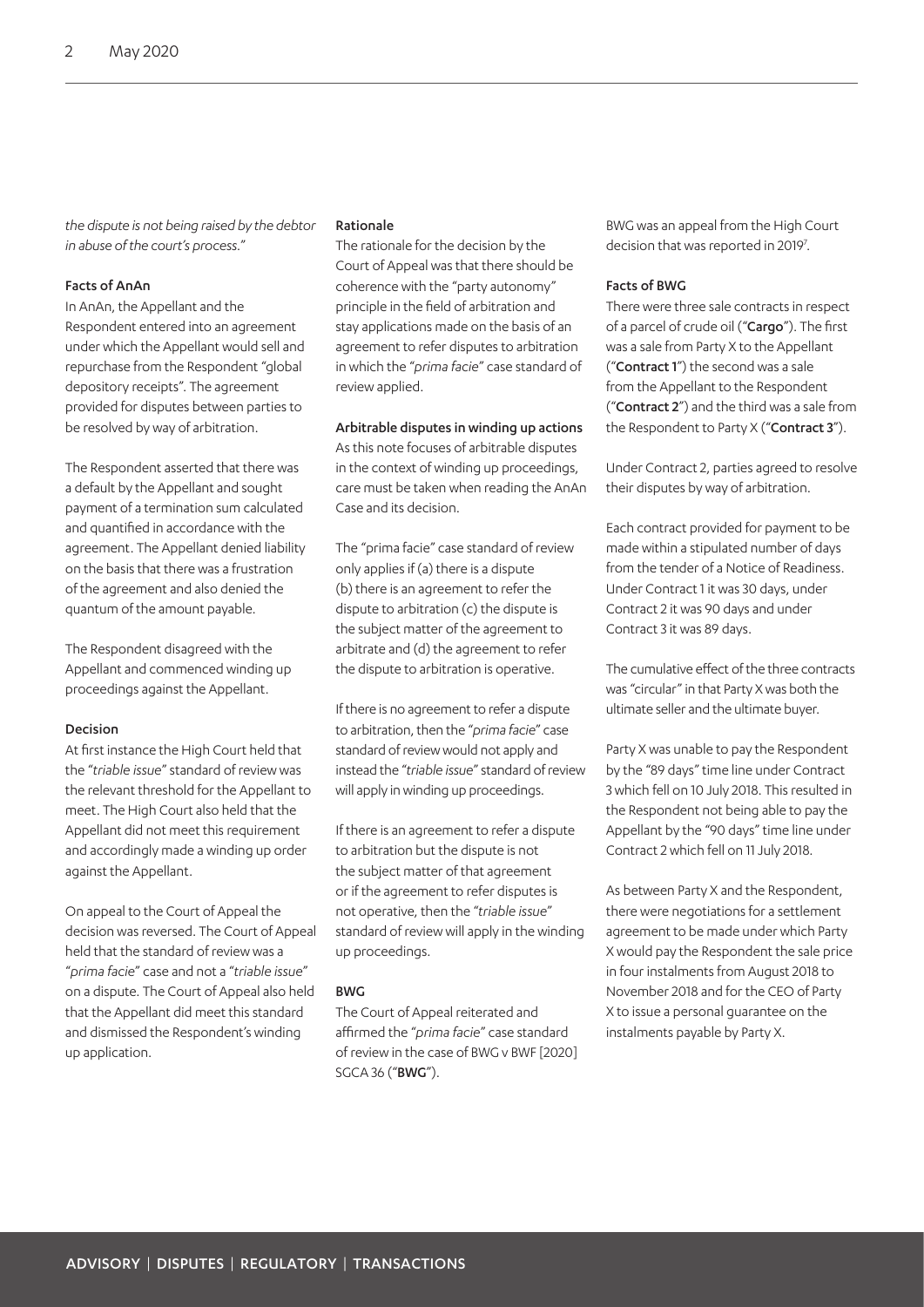As between the Appellant and the Respondent, the Respondent sent an email dated 6 July 2018 to the Appellant informing the Appellant that (a) payment under Contract 2 was on the basis that Party X first pays the Respondent and (b) Party X was having difficulties and proposed to pay in instalments as per their negotiations. The Appellant did not challenge the assertions in the email.

However, on 9 July 2018, the Appellant wrote to the Respondent reminding them that the payment under Contract 2 was due on 11 July 2018.

Given the pressure from the Appellant, the Respondent executed a settlement agreement on 12 July 2018 with Party X on the terms of their negotiations which included the four instalments from August 2018 to November 2018 and the personal guarantee.

On 10 August 2018, the Appellant served a Statutory Demand on the Respondent asserting that there was a debt due and owing under Contract 2.

The Respondent wrote to the Appellant disputing the debt, asserting that they are to pay the Appellant only after Party X pays the Respondent, that the transaction in their agreement was a sham and circuitous and that disputes under Contract 2 were to be resolved by way of arbitration. The Appellant disagreed with the Respondent.

The Respondent filed an injunction to restrain the Appellant from commencing a winding up action against the Respondent. The Respondent also proceeded to commence winding up proceedings against Party X (when it failed to pay the first instalment) and bankruptcy proceedings against the CEO under the personal guarantee issued by him.

### Decision

The injunction application was heard by the High Court. The court held that the relevant standard of review was a "*prima facie*" case of a dispute which parties have agreed to refer to arbitration. The High Court was satisfied that the Respondent did meet this requirement and accordingly granted the injunction against the Appellant. The High Court did not follow the High Court decision in 2018 which applied the "*triable issue*" standard of review.

On appeal to the Court of Appeal, the Court of Appeal affirmed the decision of the High Court and reiterated its decision (in AnAn) that the relevant standard of review is the "*prima facie*" case of a dispute.

## Abuse of process

As it stands, there is no longer any doubt on the standard of review which is a "*prima facie*" case of a dispute. Although it is much easier for a Defendant to establish a "*prima facie*" case of a dispute than it is to establish a "*triable issue*" on a dispute, there are some safeguards to prevent allegations of disputes that are unmeritorious and made solely to stave off winding up proceedings.

#### Bona fide

A Defendant resisting winding up proceedings must show that his dispute is a *bona fide* dispute. If he is unable to show this, the Defendant's conduct may be seen as an "*abuse of process*".

An "*abuse of process*" is where there is an "*improper use of the court's machinery*" 8 . The court has a discretion to disallow a party to prosecute or defend court proceedings on the basis that there is an "*abuse of process*". When exercising the discretion, the court will take into account (a) all the facts and surrounding circumstances and (b) matters of interest of justice and public policy.

One such example of an "*abuse of process*" is where a Defendant admits to a debt but subsequently disputes the debt without giving a clear and convincing reason for the change in position<sup>9</sup>.

Another example of an "*abuse of process*" is where a Defendant raises a dispute but adopts an inconsistent position in a related proceeding<sup>10</sup>.

#### BWG – Abuse of process

In BWG, the Court of Appeal dealt with the Appellant's assertion that there was an "*abuse of process*" because the Respondent adopted inconsistent positions namely:

**•** On the one hand the Respondent disputed the debt owing to the Appellant by asserting that (a) payment was to be made against shipping documents but the documents were not given (b) there was no passing of title from the Appellant to the Respondent and (c) the entire transaction was a sham and illegal

R P (